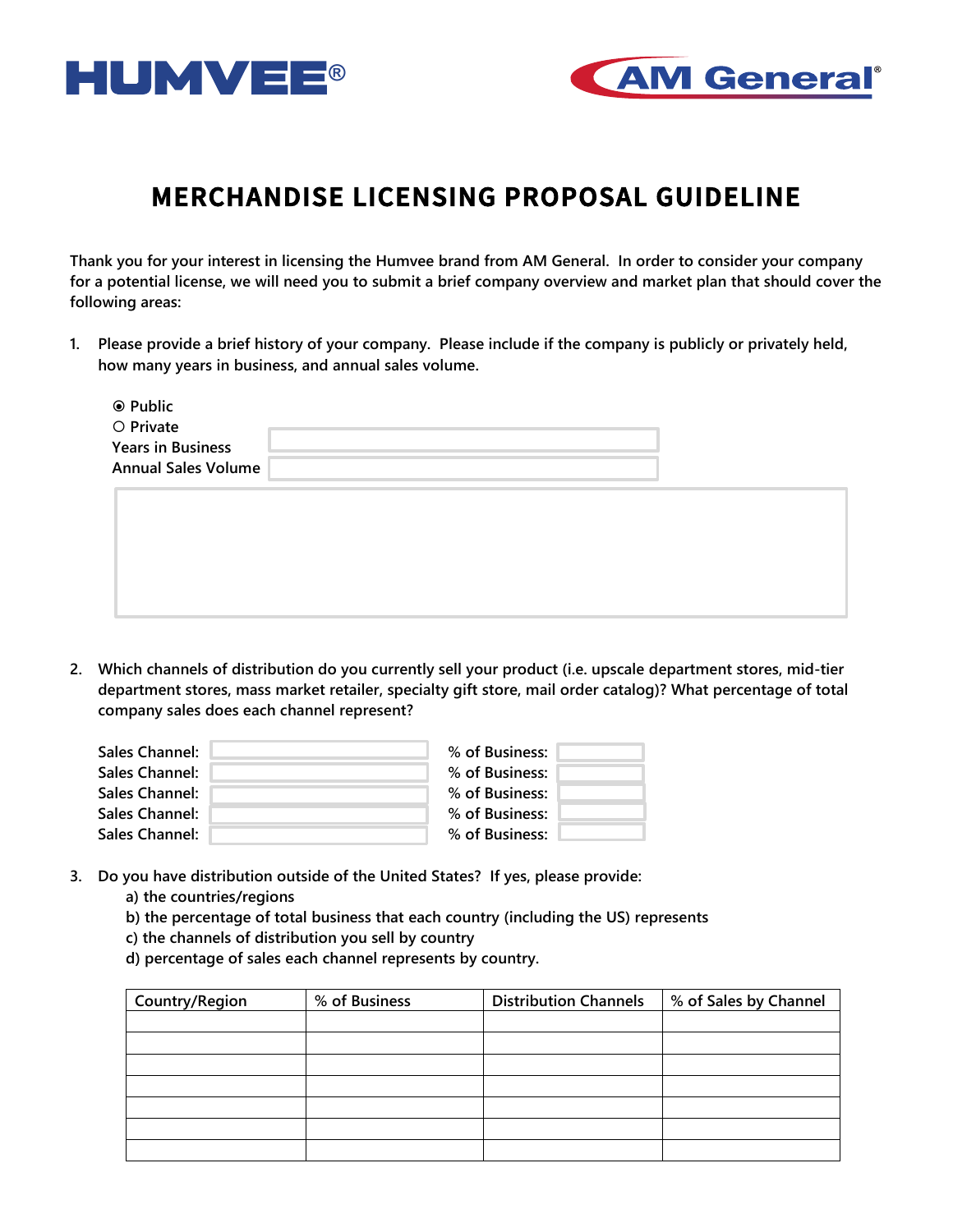**4. How many showrooms and/or how many sales people are currently presenting your products? Please state whether these showrooms and sales people are exclusive to your company, or if they are members of "outside" sales representative organizations.**

**5. Please provide the names of your top 5 accounts and the percentage of your annual sales volume each represents. With your permission, we may check retail references. Please supply buyer names and telephone numbers from at least 3 of your top 5 accounts.** 

| Account | <b>Annual Sales</b> | <b>Buyer Name</b> | <b>Buyer Telephone/Email</b> |
|---------|---------------------|-------------------|------------------------------|
|         |                     |                   |                              |
|         |                     |                   |                              |
|         |                     |                   |                              |
|         |                     |                   |                              |
|         |                     |                   |                              |

**6. What is the percentage breakdown of your business by product or product category (i.e. apparel, giftware, barware, etc.)? Where applicable, please give gender percentage breakdowns by category (i.e. men's versus women's)?** 

| Product/Category | % of Business | % by Gender | <b>Other Notes</b> |
|------------------|---------------|-------------|--------------------|
|                  |               |             |                    |
|                  |               |             |                    |
|                  |               |             |                    |
|                  |               |             |                    |
|                  |               |             |                    |

**7. What licenses does your company currently hold (if any) and for which products and channels of retail distribution? Please also indicate how long each license has been held. With your permission, we may check Licensor references. Please supply at least 3 Licensor contact names and telephone numbers.**

| <b>Licenses Held</b> | Product | Distribution | <b>Years Held</b> | Licensor Name   Licensor Email |  |
|----------------------|---------|--------------|-------------------|--------------------------------|--|
|                      |         |              |                   |                                |  |
|                      |         |              |                   |                                |  |
|                      |         |              |                   |                                |  |
|                      |         |              |                   |                                |  |
|                      |         |              |                   |                                |  |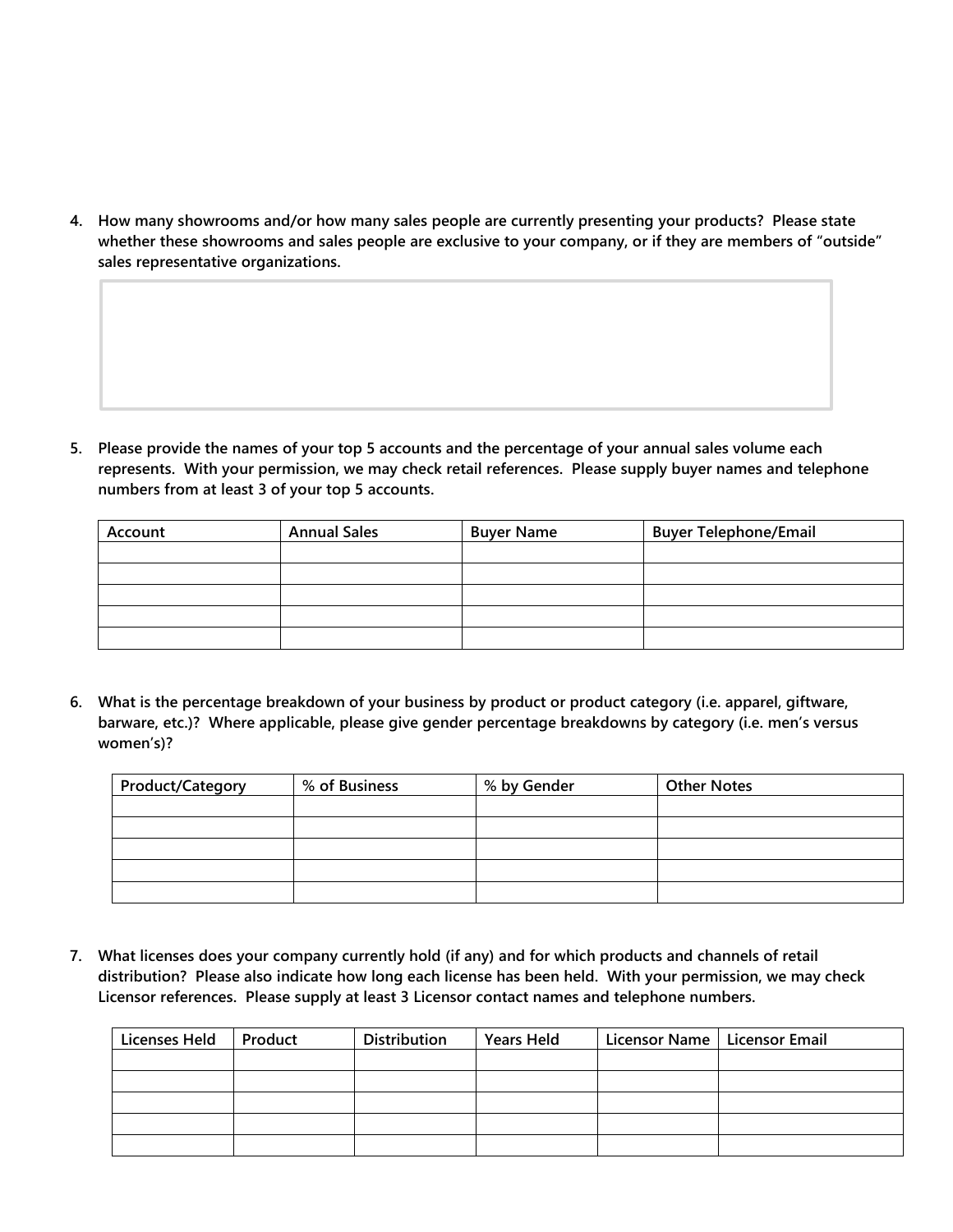**8. Do you currently use an integrated accounting software program? If so, was this program developed internally or purchased from a 3rd party? If purchased, please provide name of company, the package, and date of implementation. Is your system capable of the following: taking orders, creating invoices, identifying royalty bearing sales, and calculating royalties resulting from sales?**

**Use an integrated accounting software program? Yes No**

**Name/Date of Implementation/Capability:**

**9. If an agreement were to be reached with your company, how many individual items (SKU's) would you introduce for the first 12-month of the potential agreement? During the second 12 months? Please provide a listing of the individual items (SKU's) that you would plan for each 12-month period.**

| SKU's during first 12-month period: |  |
|-------------------------------------|--|
| Items Planned:                      |  |

**SKU's during second 12-month period: Items Planned:**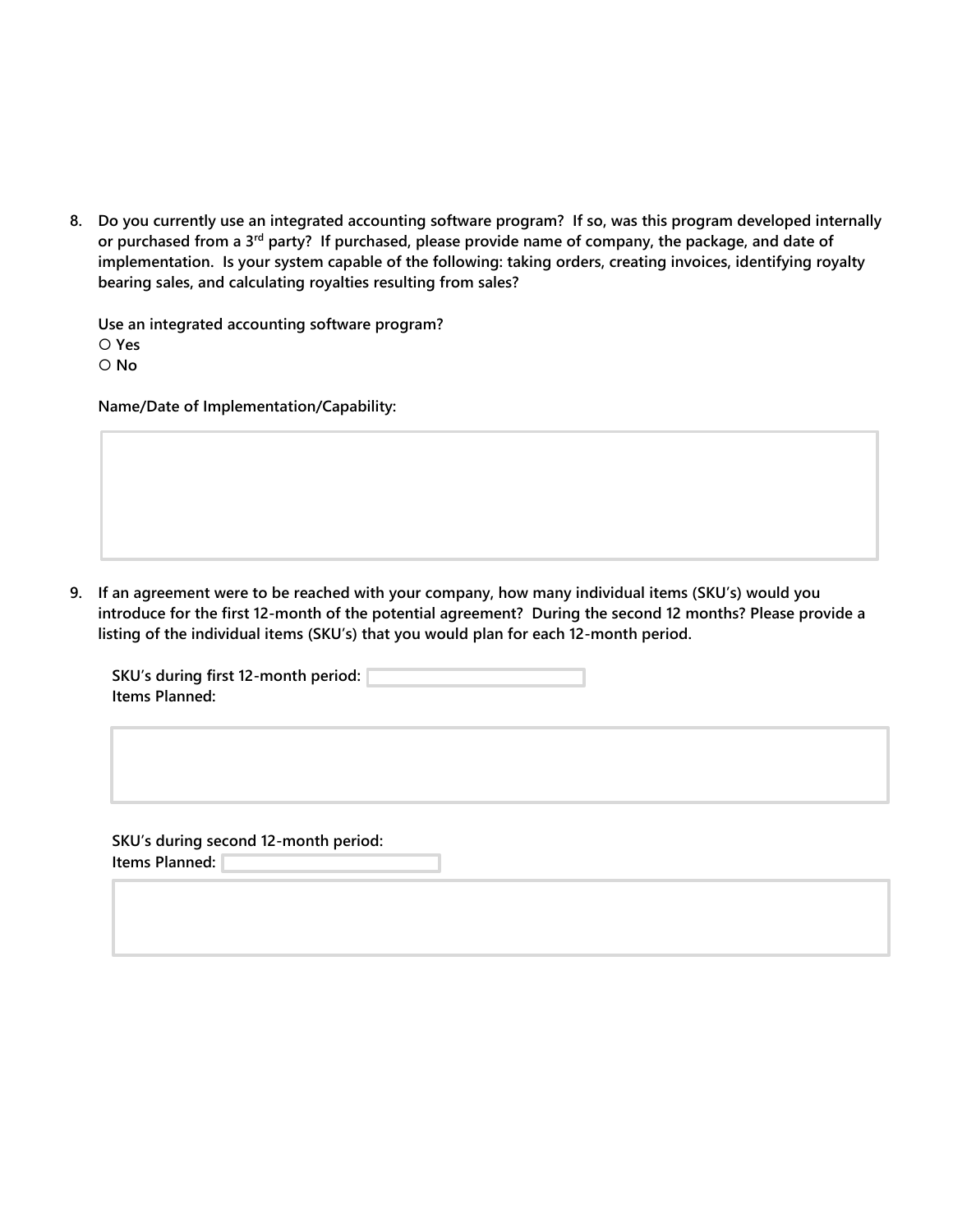**10. What are the wholesale and retail prices represented in your line for the product(s) in question? Please provide the price range for suggested retail and wholesale.**

| <b>Product/Category</b> | <b>Wholesale Price</b> | <b>Retail Price</b> | <b>Notes</b> |
|-------------------------|------------------------|---------------------|--------------|
|                         |                        |                     |              |
|                         |                        |                     |              |
|                         |                        |                     |              |
|                         |                        |                     |              |
|                         |                        |                     |              |

- **11. What is the development time to take the product(s) you would propose under the license from initial concept through final production? Please provide a "critical path" chart for the development process including time needed to complete each step.**
- **12. What is your company's Quality Control process for the products and product categories you would like to be licensed for?**
- **13. Does your company have a documented/published product recall policy and process? If yes, please provide a copy as part of your proposal. Has your company executed any voluntary or involuntary recalls within the past 10 years? If yes, please provide specific and detailed information regarding each recall along with details of resolution for each such recall.**

**14. Do you have an in-house design staff or do you use freelance designers? Please provide the number of persons employed by your company exclusively for the design function. Explain each employee's function.**

**15. If granted a license, what type of marketing activities (i.e. press releases, social network media, trade advertising, etc.) would you enact in support of a launch and on an ongoing basis? What percentage of sales does your company traditionally allocate for A&P activity of its product lines?**